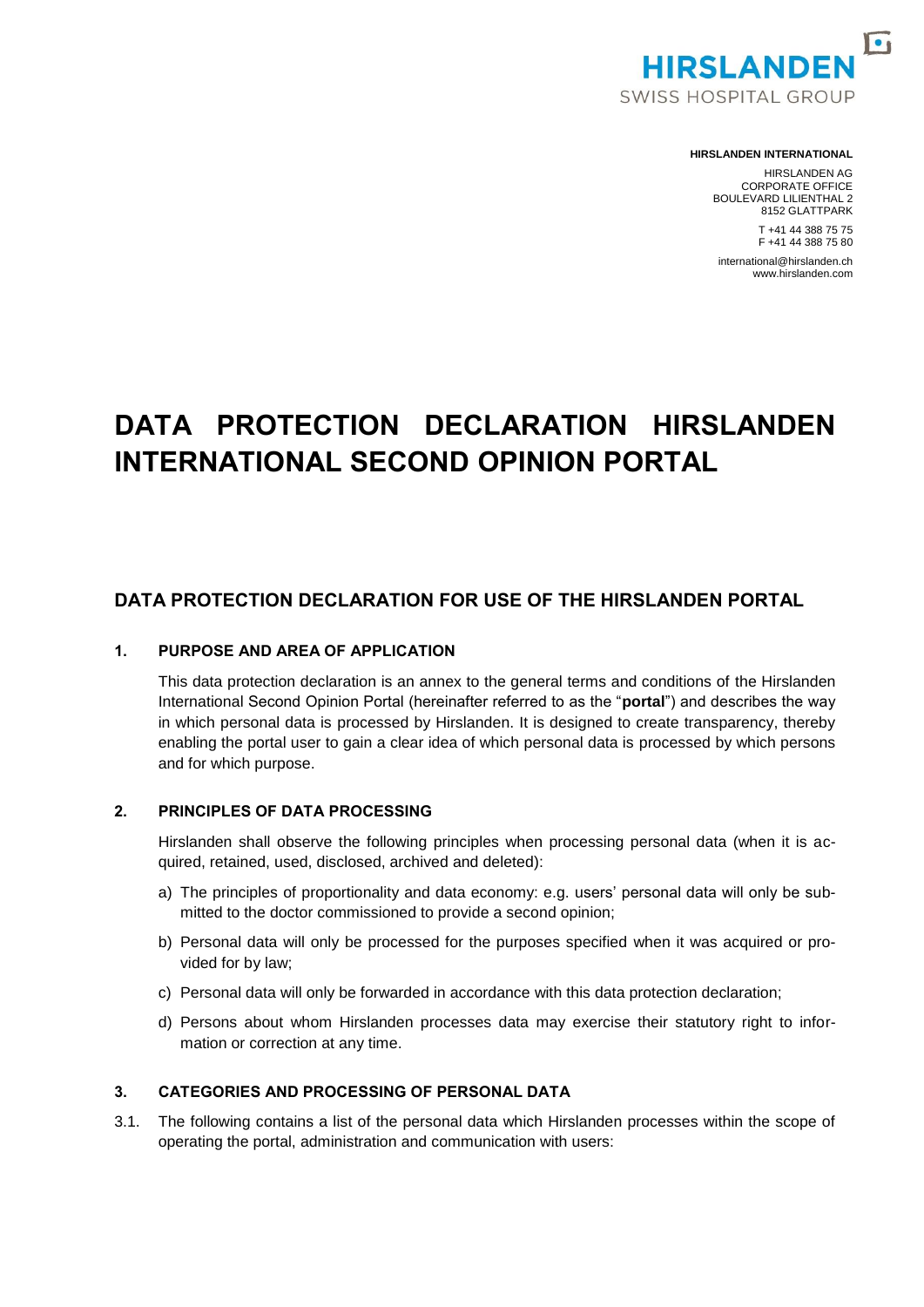- a) Name, address, date of birth, sex, telephone, e-mail and credit card and account data (depending on payment channel) for the purposes of invoicing
- b) Health data from users, answers to questions in questionnaires uploaded to the portal, scanned x-ray images, etc.;
- c) Product-related data, contracts, invoice data;
- d) Data regarding contact and correspondence with the user which has taken place;
- e) Health-related data under a pseudonym for the purposes of quality assurance and evaluation and the further development of our second opinion service.
- 3.2. The accuracy of statements made during registration shall be checked by Hirslanden within the framework of quality assurance.
- 3.3. Hirslanden shall process the personal data specified under [3.1](#page-0-0) within the scope of providing the second opinion. Hirslanden has commissioned Medexo GmbH, located in Berlin, Germany (hereinafter referred to as "**Medexo**") in a support function to provide certain operative services, including operation of the portal (mainly maintaining a relationship with users, checking questionnaires, user documents, translations, etc.) and technical operation (maintaining the portal).

## **4. PROTECTION OF PERSONAL DATA**

- 4.1. Hirslanden shall take all the organisational and technical measures to protect the personal data which are demanded by Swiss data protection legislation. This provides protection against the following risks in particular:
	- a) unauthorised or accidental destruction;
	- b) accidental loss;
	- c) technical error;
	- d) forgery, theft or illegal use;
	- e) unauthorised amendments, copying, access or other unauthorised processing.
- 4.2. All health data will be hosted on servers in Switzerland which ensure state-of-the-art data security.
- 4.3. The protective measures shall be continuously adjusted so that they comply with the current state of the art.

## **5. FORWARDING OF PERSONAL DATA**

- 5.1. With the exception of the cases described in the paragraph below, Hirslanden shall not forward any user data to third parties.
	- a) Hirslanden shall transmit user data to specialists cooperating with Hirslanden insofar as the specialist is commissioned to provide a second opinion.
	- b) Hirslanden shall grant Medexo, which has been engaged by Hirslanden to operate and maintain the portal, partial access to user accounts. Hirslanden shall only grant access to Medexo to the extent to which this is necessary for Medexo's services.
- 5.2. By using the portal and checking the corresponding consent box when commissioning the second opinion, the client is declaring consent to the forwarding or granting of access to personal data concerning the user in the cases described above.